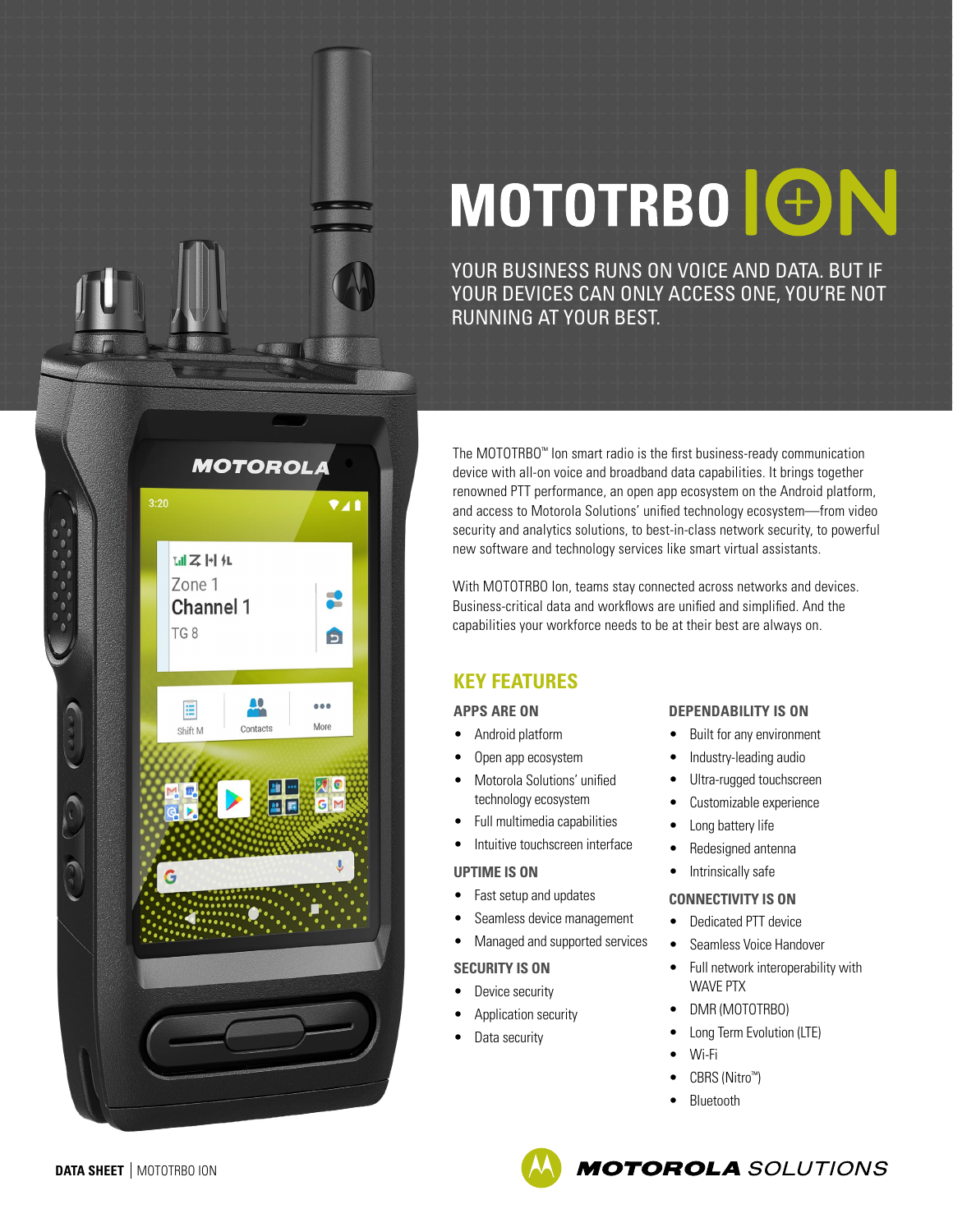### **FEATURES**

#### **CONNECTIVITY**

| LTE                                                           |                                                                                                                                    |  |  |  |  |
|---------------------------------------------------------------|------------------------------------------------------------------------------------------------------------------------------------|--|--|--|--|
| <b>Bands Supported</b>                                        | B2, B4, B5, B7, B12, B13, B14, B17, B30, B48 (Private Band)                                                                        |  |  |  |  |
| Device Class                                                  | 4                                                                                                                                  |  |  |  |  |
| Certifications                                                | Verizon, AT&T, Bell Mobility                                                                                                       |  |  |  |  |
| <b>DMR (MOTOTRBO)</b>                                         |                                                                                                                                    |  |  |  |  |
| <b>Operational Systems</b>                                    | Digital and Analog Conventional<br>Dual Capacity Direct Mode<br>IP Site Connect<br>Capacity Plus Single/Multi-Site<br>Capacity Max |  |  |  |  |
|                                                               | UHF (400 - 527 MHz)                                                                                                                |  |  |  |  |
| <b>Frequency Bands</b>                                        | Up to 1000 Channels                                                                                                                |  |  |  |  |
|                                                               | Up to 250 Zones                                                                                                                    |  |  |  |  |
| Channel Spacing                                               | 12.5.25" kHz                                                                                                                       |  |  |  |  |
| <b>DMR TRANSMITTER SPEC</b>                                   |                                                                                                                                    |  |  |  |  |
| <b>RF Output Power</b>                                        | 4 W (high) / 1 W (low)                                                                                                             |  |  |  |  |
| 4FSK Digital Modulation                                       | 12.5 kHz Data: 7K60F1D and 7K60FXD<br>12.5 kHz Voice: 7K60F1E and 7K60FXE<br>Combination of 12.5 kHz Voice and Data: 7K60F1W       |  |  |  |  |
| Digital Protocol                                              | ETSI TS 102 361, DMR Tier II & III                                                                                                 |  |  |  |  |
| Conducted/Radiated Emissions<br>(ETSI)                        | -36 dBm < 1GHz, -30 dBm > 1GHz                                                                                                     |  |  |  |  |
| Adjacent Channel Power                                        | 60dB (12.5 kHz channel), 70dB (25" kHz channel)                                                                                    |  |  |  |  |
| <b>Frequency Stability</b>                                    | $\pm$ 0.5 ppm                                                                                                                      |  |  |  |  |
| <b>DMR RECEIVER SPEC</b>                                      |                                                                                                                                    |  |  |  |  |
| Analog Sensitivity (12dB SINAD)                               | $0.16$ uV                                                                                                                          |  |  |  |  |
| Digital Sensitivity (5% BER)                                  | 0.14uV                                                                                                                             |  |  |  |  |
| Intermodulation (TIA603D)                                     | 70 dB                                                                                                                              |  |  |  |  |
| Adjacent Channel Selectivity,<br>(TIA603A)-1T                 | 60 dB (12.5 kHz channel), 70 dB (25" kHz channel)                                                                                  |  |  |  |  |
| Adjacent Channel Selectivity,<br>(TIA603D)-2T                 | 45 dB (12.5 kHz channel), 70 dB (25' kHz channel)                                                                                  |  |  |  |  |
| Spurious Rejection (TIA603D)                                  | 70 dB                                                                                                                              |  |  |  |  |
| Wi-Fi                                                         |                                                                                                                                    |  |  |  |  |
| <b>Standards Supported</b>                                    | 802.11a/b/g/n/ac                                                                                                                   |  |  |  |  |
| Frequency Range                                               | 2.4 GHz, 5 GHz                                                                                                                     |  |  |  |  |
| Security                                                      | Supports WEP, WPA, WPA2, WPA3, Wi-Fi Enhanced Open                                                                                 |  |  |  |  |
| <b>BLUETOOTH</b>                                              |                                                                                                                                    |  |  |  |  |
| Version                                                       | $5.0 + LE + BR/EDR$                                                                                                                |  |  |  |  |
| Range                                                         | Class 1.5, 33ft (10m)                                                                                                              |  |  |  |  |
| Simultaneous Connections                                      | 1 x audio accessory and 1 x data device                                                                                            |  |  |  |  |
| <b>GNSS SPECIFICATIONS</b>                                    |                                                                                                                                    |  |  |  |  |
| Time To First Fix, Cold Start<br>Time To First Fix, Hot Start | $< 50$ sec<br>< 5 sec                                                                                                              |  |  |  |  |
| Horizontal Accuracy                                           | < 16.5 ft (< 5 m)                                                                                                                  |  |  |  |  |
| <b>LOCATION TRACKING</b>                                      |                                                                                                                                    |  |  |  |  |
| Built-in GNSS (GPS/GLONASS/BEIDOU/GALILEO) and AGPS           |                                                                                                                                    |  |  |  |  |
| Indoor Positioning                                            |                                                                                                                                    |  |  |  |  |
|                                                               |                                                                                                                                    |  |  |  |  |

\* 25 kHz channels not available in USA

#### **BATTERY**

| Technology                                       | IMPRES™ 2 Smart Battery                                                                                                                                                                                                                                                                                                             |  |
|--------------------------------------------------|-------------------------------------------------------------------------------------------------------------------------------------------------------------------------------------------------------------------------------------------------------------------------------------------------------------------------------------|--|
| <b>Battery Capacity</b>                          | Standard 2820 mAh<br>Standard HazLoc 2900 mAh<br>High Capacity HazLoc 4400 mAh                                                                                                                                                                                                                                                      |  |
| Power Supply                                     | 7.5 V (Nominal)                                                                                                                                                                                                                                                                                                                     |  |
| <b>AUDIO</b>                                     |                                                                                                                                                                                                                                                                                                                                     |  |
| Audio Output Power                               | Rated: 1 W @ 1% distortion<br>Maximum: 3 W                                                                                                                                                                                                                                                                                          |  |
| Audio Response (EIA)                             | $+1, -3$ dB                                                                                                                                                                                                                                                                                                                         |  |
| Hum and Noise                                    | $-40$ dB (12.5 kHz channel)<br>-45 dB (25 kHz channel)                                                                                                                                                                                                                                                                              |  |
| <b>Conducted Spurious Emissions</b><br>(TIA603D) | $-57$ d $Bm$                                                                                                                                                                                                                                                                                                                        |  |
| <b>Audio Features</b>                            | Adaptive Speaker Equalization<br>Adaptive Dual Microphone Noise Suppression<br>Adaptive Gain Control<br><b>Adaptive Wind Noise Mitigation</b><br>Automatic Acoustic Feedback Suppression<br>Intelligent Audio<br><b>IMPRES Audio</b><br>Microphone Distortion Control<br>User-Selectable Audio Profiles<br><b>Trill Enhancement</b> |  |
| Voice Interaction                                | Customizable Voice Announcements<br>Voice Control: 13 Actions with Intuitive Commands                                                                                                                                                                                                                                               |  |
| <b>SOFTWARE</b>                                  |                                                                                                                                                                                                                                                                                                                                     |  |
| <b>Operating System</b>                          | Android 10                                                                                                                                                                                                                                                                                                                          |  |
| <b>Google Certifications</b>                     | Google Mobile Services<br>Android Enterprise Recommended                                                                                                                                                                                                                                                                            |  |
| VIDEO AND IMAGING                                |                                                                                                                                                                                                                                                                                                                                     |  |
| <b>Supported Formats</b>                         | H.263, H.264, MPEG-4 SP, VP8, JPEG (.jpg), GIF (.gif),<br>PNG (.png), BMP (.bmp), WebP, (.webp) formats supported<br>for playback, streaming, and recording                                                                                                                                                                         |  |
| Supported File Types                             | 3GPP (.3gp), MPEG-4 (.mp4), WebM (.webm), (.mkv)                                                                                                                                                                                                                                                                                    |  |
| Video Recording Quality                          | 1080p (FHD) at 30 fps                                                                                                                                                                                                                                                                                                               |  |
| <b>SECURITY</b>                                  |                                                                                                                                                                                                                                                                                                                                     |  |
| <b>Root Dotoction: Standard</b>                  |                                                                                                                                                                                                                                                                                                                                     |  |

Root Detection: Standard Multi-Factor Authentication: Optional Integrity Monitoring: Standard Malware Blocking: Standard Secure boot: Standard Mobile Virtual Private Network: Optional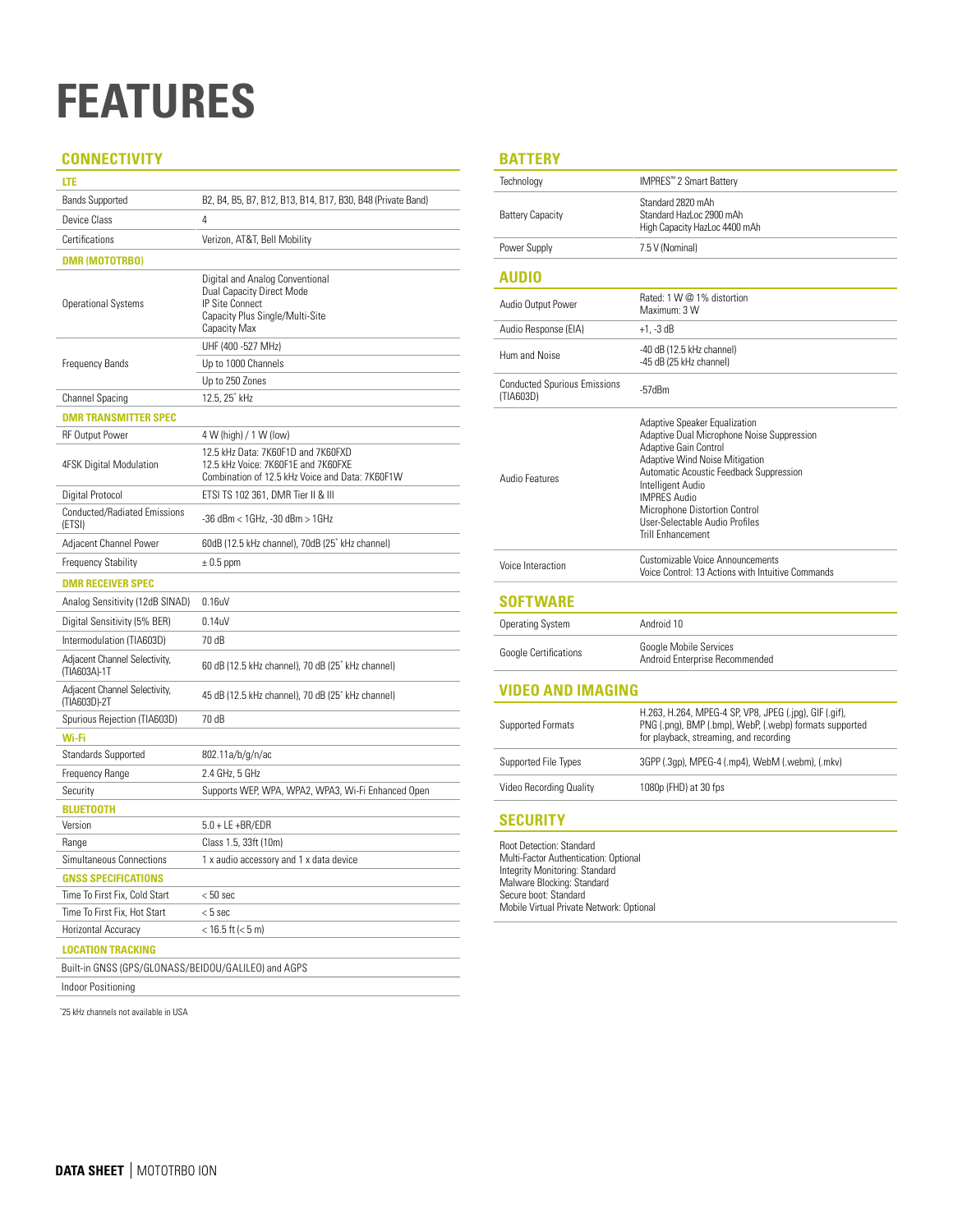### **SPECIFICATIONS**

#### **HARDWARE**

| Main Display            | 4 in. color display, 480 x 800 px<br>Capacitive touchscreen with Gorilla Glass<br>Usable with gloves up to 4 mm thick | Resistant to false actuation from fresh or salt water, snow, dirt or grease                        |  |  |
|-------------------------|-----------------------------------------------------------------------------------------------------------------------|----------------------------------------------------------------------------------------------------|--|--|
| <b>Top Display</b>      | 1.05 in. Monochromatic LCD                                                                                            |                                                                                                    |  |  |
| Memory                  | 4 GR RAM<br>32 GB Internal Storage<br>Storage is expandable with external up to 128 GB microSD™ card                  |                                                                                                    |  |  |
| Card Slot               | eSIM for NA<br>1 x Nano SIM, 1 x Micro SD                                                                             |                                                                                                    |  |  |
| Camera                  | Rear 13 MP<br>Auto Focus                                                                                              | High-Output LED Flash<br>8x Digital Zoom                                                           |  |  |
| Sensor Platform         | <b>Hall-Fffect Sensor</b><br>Ambient Light Sensor<br>Accelerometer                                                    | <b>Barometer</b><br>Gyroscope<br>E-Compass                                                         |  |  |
| User Interface          | at a glance.                                                                                                          | High velocity user interface: large touch targets, shallow menu hierarchy, home screen information |  |  |
| <b>Physical Buttons</b> | <b>Dedicated PTT Button</b><br>Dedicated Emergency Button<br>3 Programmable Buttons                                   | Power/Volume Knob<br>Display On/Off Button<br>16-position Channel Selector                         |  |  |
| Antenna Length          | 6 cm, 9 cm or 15 cm, depending on frequency.<br>Please refer to the MOTOTRBO Ion Accessory Catalog for details.       |                                                                                                    |  |  |

#### **HAZLOC PROTECTION**

When properly equipped with Motorola UL-Approved battery, MOTOTRBO Ion is UL Approved to TIA-4950 for use in Hazardous Locations, Division 1, Class I, II, III, Groups C,D,E, F, G, Division 2, Class 1, Groups A, B, C, D, T3C. Tamb = -20 °C to +60 °C.

| <b>PHYSICAL**</b>                                      |                                                   |
|--------------------------------------------------------|---------------------------------------------------|
| Dimensions (H x W x D)<br>with Standard Battery        | 5.6 in x 2.8 in x 1.2 in (143 mm x 70 mm x 29 mm) |
| Dimensions (H x W x D)<br>with Standard Hazloc Battery | 5.6 in x 2.8 in x 1.5 in (143 mm x 70 mm x 38 mm) |
| Dimensions (H x W x D)<br>with High-Capacity Battery   | 5.6 in x 2.8 in x 1.6 in (143 mm x 70 mm x 41 mm) |
| Weight with Standard Battery                           | 15 oz (414 g)                                     |
| Weight with<br>Standard Hazloc Battery                 | 15 oz (439 g)                                     |
| Weight with<br>High-Capacity Battery                   | 17 oz (478 g)                                     |
| <b>RUGGEDNESS</b>                                      |                                                   |
| Ingress Protection                                     | IP68 (2 meters, 2 hours)                          |

\*\*Physical specifications and dimensions are listed without antenna